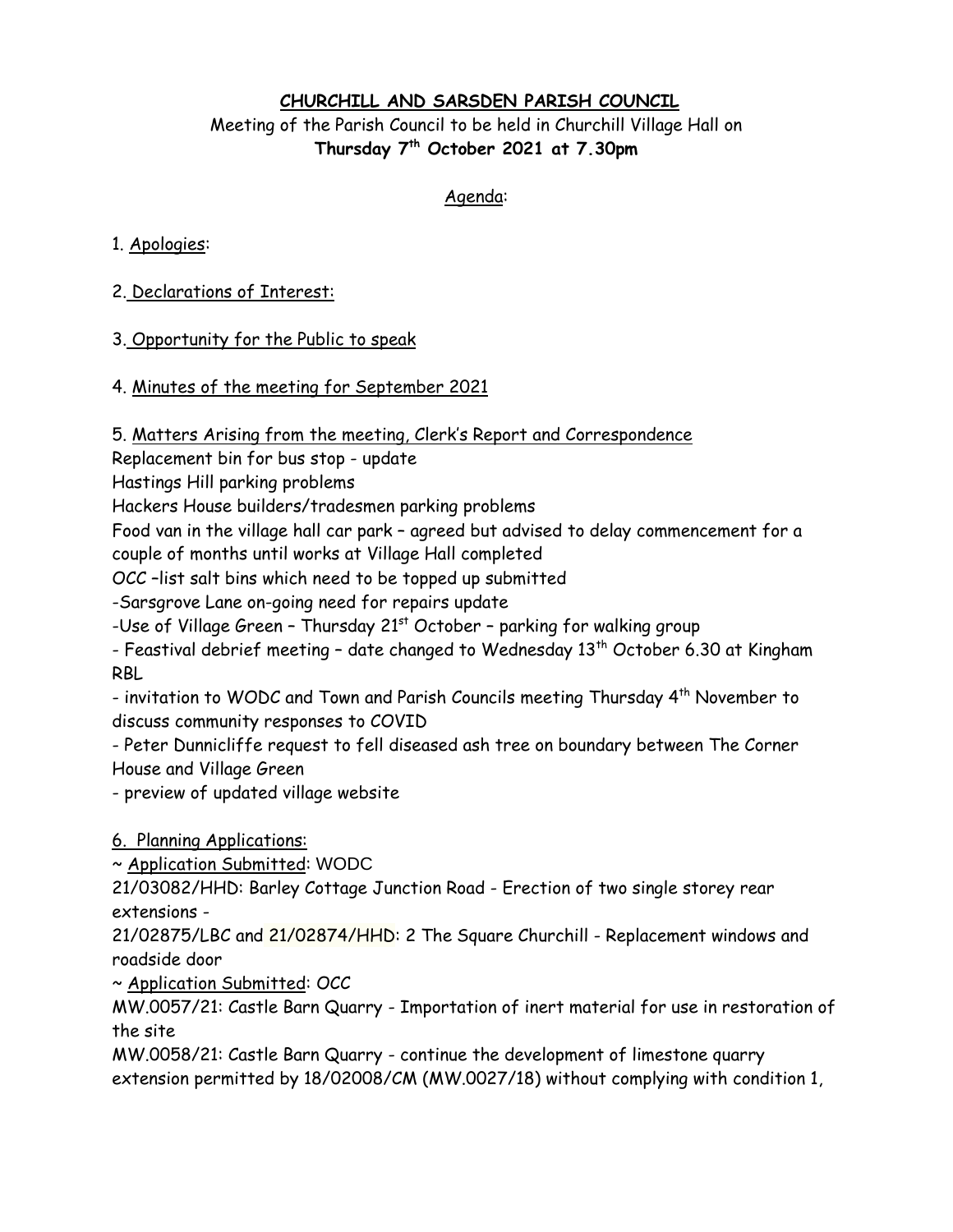condition 2, condition 8 and condition 26 in order to amend the approved restoration scheme, extend the date for restoration and allow the importation of inert material (Comment by 20<sup>th</sup> October)

| ~ Applications Permitted: None                                           |           |
|--------------------------------------------------------------------------|-----------|
| ~ Applications Withdrawn: None                                           |           |
| ~ Plans Declined: None                                                   |           |
| ~ Appeals: None                                                          |           |
|                                                                          |           |
| 8. Finance:                                                              |           |
| Conclusion of Audit received                                             |           |
| Payments received:                                                       |           |
| <b>WODC Precept</b>                                                      | £15905.00 |
| P Dunnicliffe                                                            | £150.00   |
|                                                                          |           |
| Payments made: None                                                      |           |
| Payments due:                                                            |           |
| Ubico - dog bin emptying for Sarsden $\times$ 2 (April - September 2021) | £203,876  |
| Moore - external auditor                                                 | £240.00   |
|                                                                          |           |
| Balance at bank at 30 September 2021: £72879.64                          |           |
|                                                                          |           |
| 9. Playground Inspection Report:                                         |           |
| Equipment refurbishment update - pricing to be considered                |           |
| Monthly check                                                            |           |
|                                                                          |           |
| 10. Matters of Urgency:                                                  |           |
|                                                                          |           |
| 11. Date of Next Meetings:                                               |           |
| Thursday 11 November                                                     |           |
| Meeting to be the Precept tba                                            |           |
|                                                                          |           |
| Suggested dates for 2022                                                 |           |
| Thursday 13th January                                                    |           |
| Thursday 10th February                                                   |           |
| Thursday 10 <sup>th</sup> March                                          |           |
| Thursday 14 <sup>th</sup> April                                          |           |

+ Annual Parish Meeting (report to electors) between March 1st and June 1st Thursday 12<sup>th</sup> May - Annual Meeting of the Parish Council - to elect a Chair and Vice-Chair Thursday 9<sup>th</sup> June Thursday 14<sup>th</sup> July

Thursday 8<sup>th</sup> September